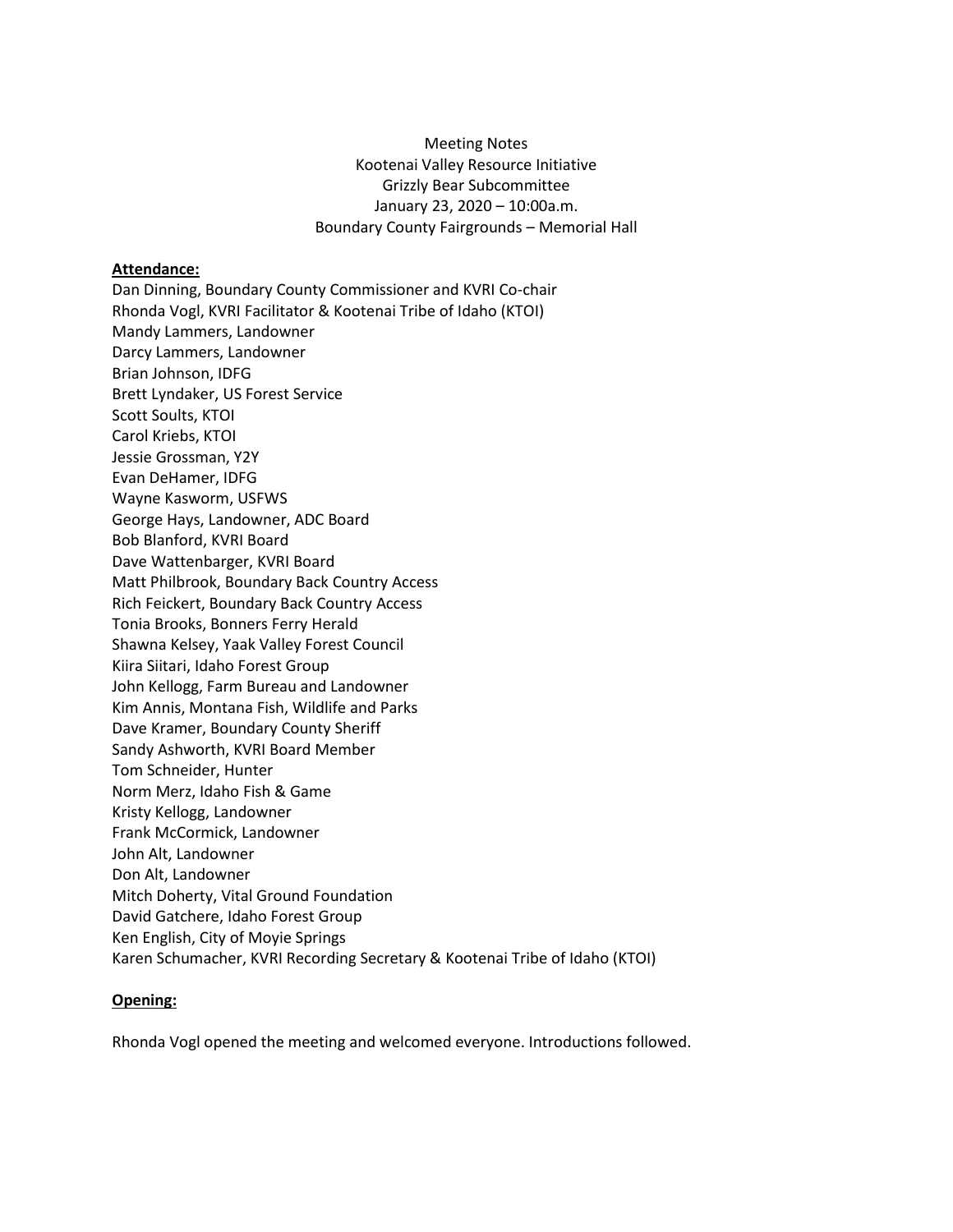Sheriff Dave Kramer introduced himself and provided information about the Nixle announcement program that is used for coordinated announcements. It was suggested that this system may be of good use for needed Grizzly Bear community announcements.

**Presentation:** Kim Annis, Grizzly Bear Management specialist, Montana Fish, Wildlife and Parks was introduced and shared some of the programs that Montana is doing with Grizzly Bear. Kim stressed the importance of:

- **■** Tailoring a bear management program to meet the specific needs of any given community.
- Decreasing Available Attractants
	- o Garbage
	- o Fruit Trees
	- o Unsecured Livestock/Pet Feed

The methods for dealing with Grizzly Bear were discussed. The findings for Montana Fish, Wildlife & Parks are:

Relocation is no guarantee for the continued life of a grizzly bear

- o Each relocation is considered on a case by case basis
- o Teenage Males are most commonly involved in human/bear conflict cases
- o Electric Fencing Program is psychologically effective
	- Stops the conflict
	- Teaches the bear to avoid that specific attractant

The electric fence program offers a loaned system as well as guidance for permanent and effective use. The program started in 2009. A guide was produced in 2010. The guide has been updated and is available to other agencies at no cost with the request that no changes are made.

Kim also covered available financial assistance programs for fencing as well as the effectiveness of bear resistant garbage containers and the importance of securing public waste transfer sites.

Public education and outreach programs have proven to be highly effective in prevention. It is hoped that prevention will de-escalate the number of human/bear conflicts despite the increase in bear population numbers. It is suggested that all measures should address both black bear and grizzly to more helpfully affect habits that invite conflicts.

Her presentation is available on the KVRI Website [\(http://www.kootenai.org/main.html](http://www.kootenai.org/main.html))

**Scott Soults** reviewed the benefits of additional personnel to accomplish some of what Kim outlined. A hand out was provided that lists the possible job duties for a proposed community liaison/conflict specialist. Discussion followed regarding how the community might want to approach funding for the position. Some drawbacks and benefits were discussed with respect to both private funding and agency support. It was agreed that we are early in the process for this and that there are many aspects to consider.

Scott provided handouts from sources that have formed methods and responsibilities for managing bear information. The Phone Tree and Management Outreach Plan handouts are available on the KVRI Website [\(http://www.kootenai.org/main.html](http://www.kootenai.org/main.html) ). Scott reviewed the loaner fencing program that the Kootenai Tribe has been supporting. The program is an important proactive step but is limited in